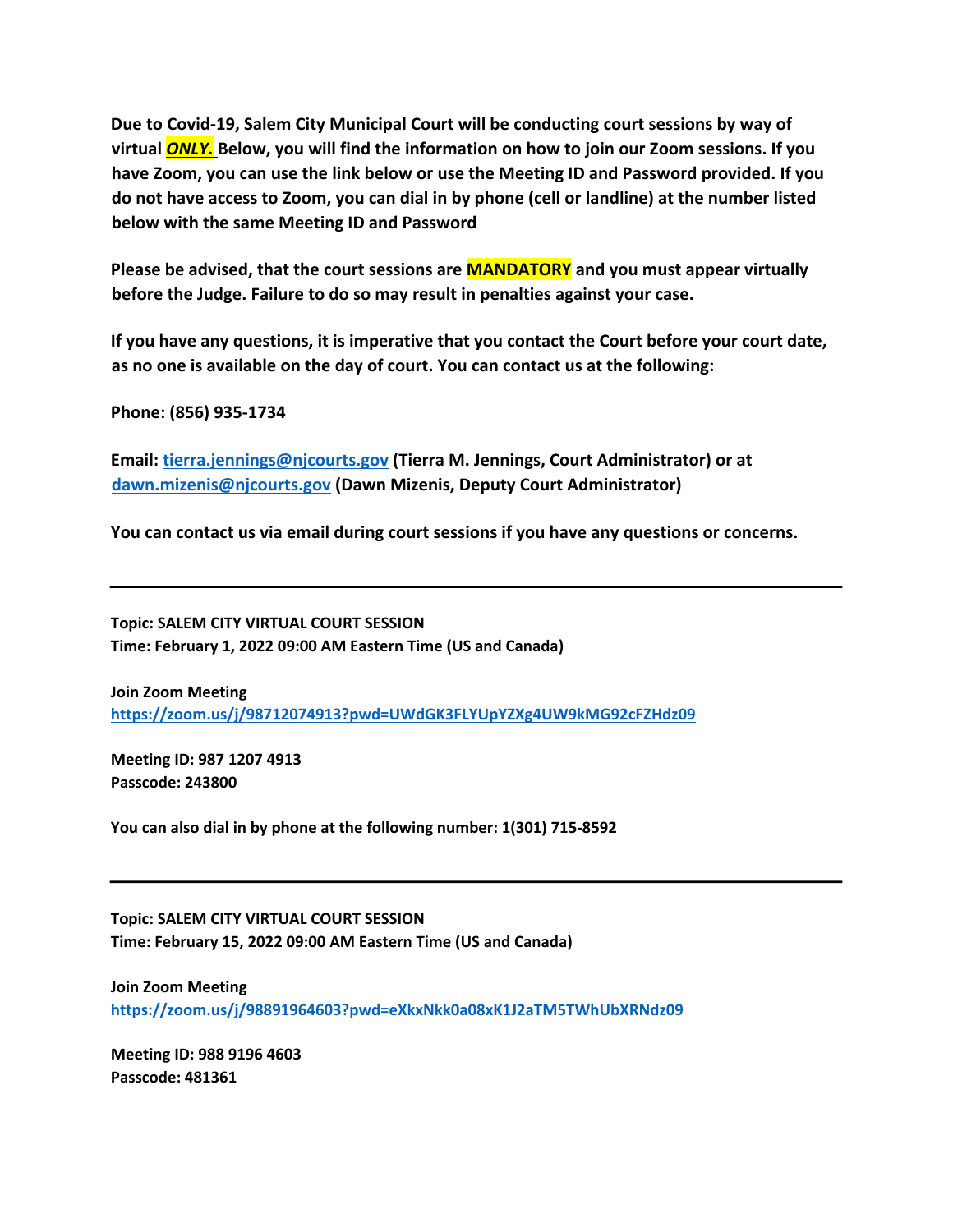**You can also dial in by phone at the following number: 1(301) 715-8592** 

**Topic: SALEM CITY VIRTUAL COURT SESSION Time: March 1, 2022 09:00 AM Eastern Time (US and Canada)** 

**Join Zoom Meeting https://zoom.us/j/98458861986?pwd=cjZXRERQUTg2QTVhalhRTk5IOW1TQT09**

**Meeting ID: 984 5886 1986 Passcode: 107718** 

**You can also dial in by phone at the following number: 1(301) 715-8592** 

**Topic: SALEM CITY VIRTUAL COURT SESSION Time: March 15, 2022 09:00 AM Eastern Time (US and Canada)** 

**Join Zoom Meeting https://zoom.us/j/92948443274?pwd=eXdSZ1BzYmJBTGJVQkdaMXgzcHhqQT09**

**Meeting ID: 929 4844 3274 Passcode: 585695** 

**You can also dial in by phone at the following number: 1(301) 715-8592** 

**Topic: SALEM CITY VIRTUAL COURT SESSION Time: March 29, 2022 09:00 AM Eastern Time (US and Canada)** 

**Join Zoom Meeting https://zoom.us/j/95678471350?pwd=Ymd2YW5Ha0k1VU1Ja2lqbWtNbXpLZz09**

**Meeting ID: 956 7847 1350 Passcode: 651930**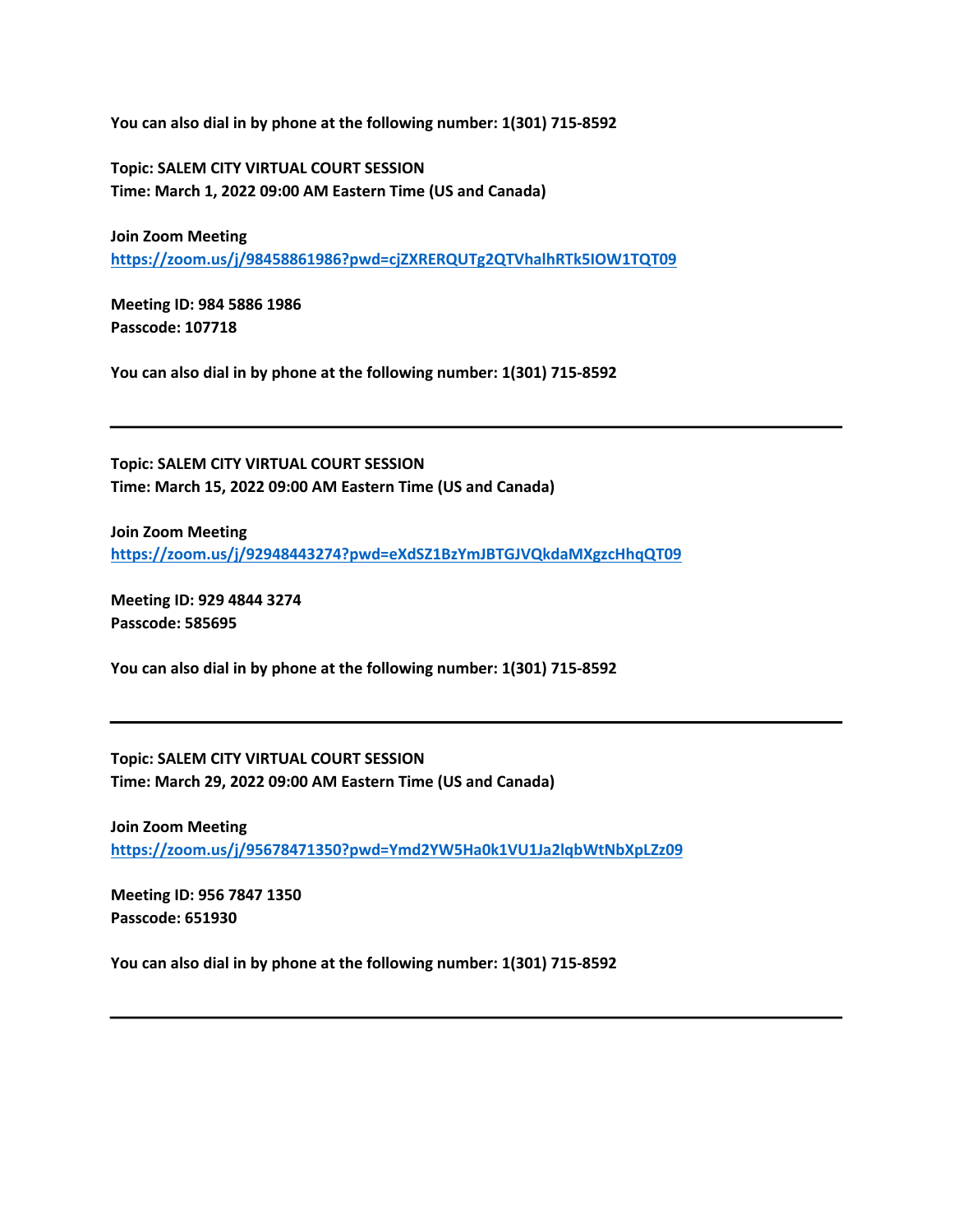**Topic: SALEM CITY VIRTUAL COURT SESSION Time: April 5, 2022 09:00 AM Eastern Time (US and Canada)** 

**Join Zoom Meeting https://zoom.us/j/97056564786?pwd=VjA5ckI4Yi9NYzVJanRtbWgxd3psdz09**

**Meeting ID: 970 5656 4786 Passcode: 154303** 

**You can also dial in by phone at the following number: 1(301) 715-8592** 

**Topic: SALEM CITY VIRTUAL COURT SESSION Time: April 19, 2022 09:00 AM Eastern Time (US and Canada)** 

**Join Zoom Meeting https://zoom.us/j/97487282010?pwd=MEtqaEx5TU9MMDBLdWpxR2p1SzRVZz09**

**Meeting ID: 974 8728 2010 Passcode: 181983** 

**You can also dial in by phone at the following number: 1(301) 715-8592** 

**Topic: SALEM CITY VIRTUAL COURT SESSION Time: May 3, 2022 09:00 AM Eastern Time (US and Canada)** 

**Join Zoom Meeting https://zoom.us/j/98725895958?pwd=azdJcEFDU3ZtL1V0NExOcm9lcnl4QT09**

**Meeting ID: 987 2589 5958 Passcode: 559443**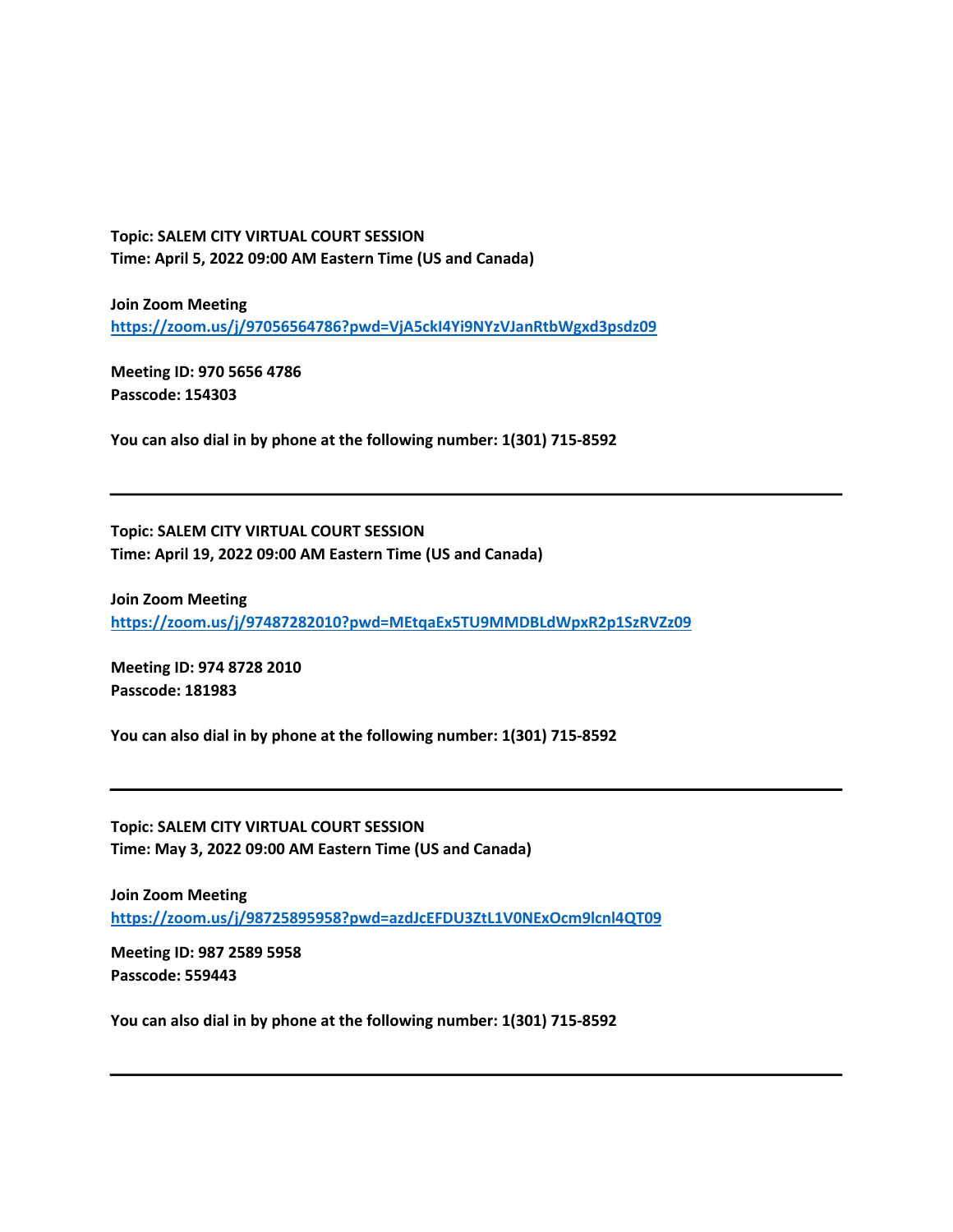## **Topic: SALEM CITY VIRTUAL COURT SESSION Time: May 17, 2022 09:00 AM Eastern Time (US and Canada)**

**Join Zoom Meeting https://zoom.us/j/98367800579?pwd=WmlOYlRENDhTTzJCYzFyaWU1UDBBQT09 Meeting ID: 983 6780 0579 Passcode: 891119** 

**You can also dial in by phone at the following number: 1(301) 715-8592** 

**Topic: SALEM CITY VIRTUAL COURT SESSION Time: June 21, 2022 09:00 AM Eastern Time (US and Canada)** 

**Join Zoom Meeting https://zoom.us/j/95732989666?pwd=OWNJb1FMNzZUVXQ5eVlUdXFjNFhsdz09**

**Meeting ID: 957 3298 9666 Passcode: 383441** 

**You can also dial in by phone at the following number: 1(301) 715-8592** 

**Topic: SALEM CITY VIRTUAL COURT SESSION Time: July 19, 2022 09:00 AM Eastern Time (US and Canada)** 

**Join Zoom Meeting** 

**https://zoom.us/j/92711719377?pwd=ZXUyMVJKblNvK1NFb2ZpREl4em1JUT09**

**Meeting ID: 927 1171 9377 Passcode: 864925** 

**You can also dial in by phone at the following number: 1(301) 715-8592** 

**Topic: SALEM CITY VIRTUAL COURT SESSION Time: July 26, 2022 09:00 AM Eastern Time (US and Canada)** 

**Join Zoom Meeting**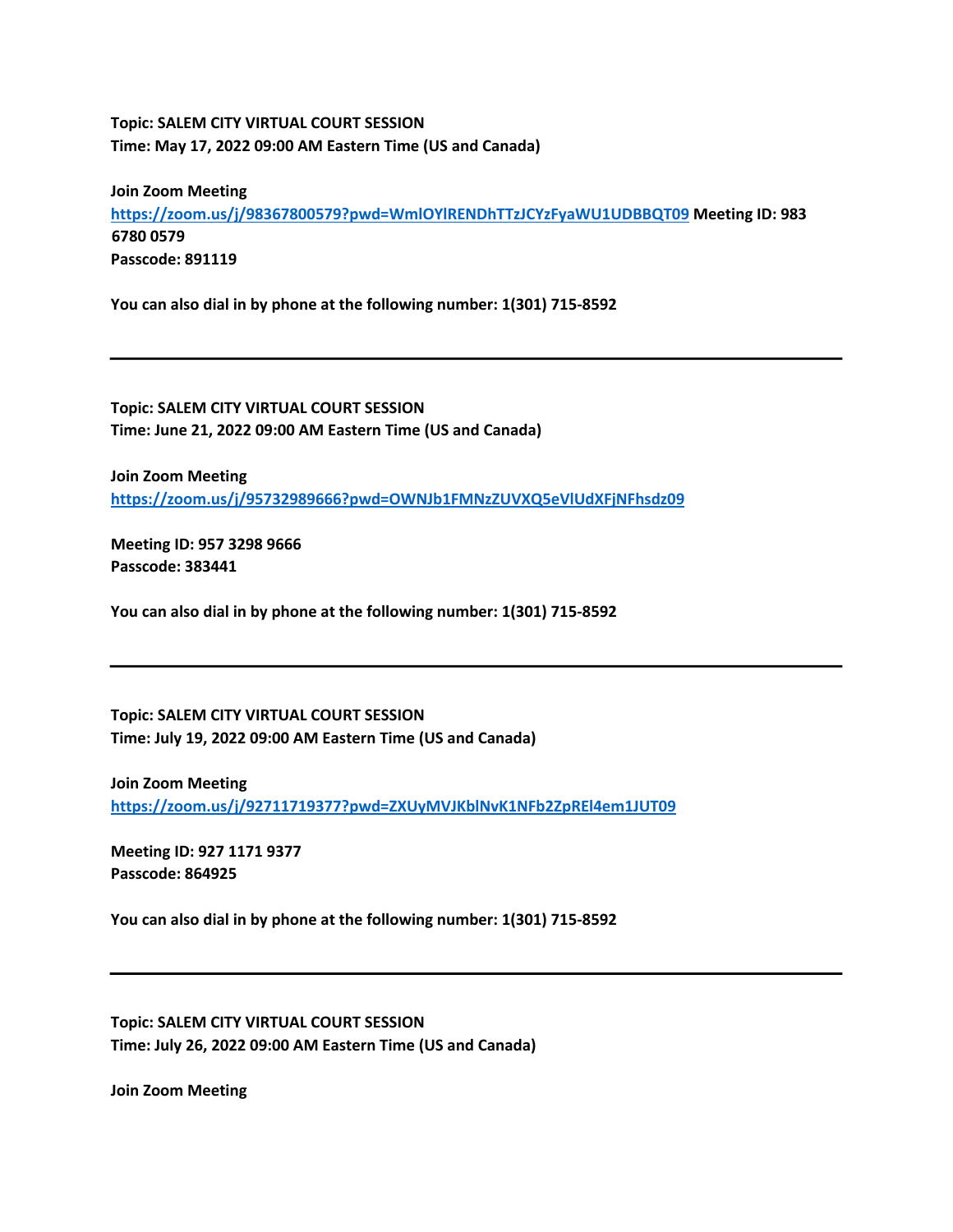**https://zoom.us/j/94720148210?pwd=NUR6QWhmMlY1SVp6Yyt2aWJmVFpnZz09**

**Meeting ID: 947 2014 8210 Passcode: 915222** 

**You can also dial in by phone at the following number: 1(301) 715-8592** 

**Topic: SALEM CITY VIRTUAL COURT SESSION Time: August 2, 2022 09:00 AM Eastern Time (US and Canada)** 

**Join Zoom Meeting https://zoom.us/j/93181787044?pwd=Mmd4Q2JQbnpEditsQjkwSDhsK1RDZz09**

**Meeting ID: 931 8178 7044 Passcode: 708531** 

**You can also dial in by phone at the following number: 1(301) 715-8592** 

**Topic: SALEM CITY VIRTUAL COURT SESSION Time: August 16, 2022 09:00 AM Eastern Time (US and Canada)** 

**Join Zoom Meeting https://zoom.us/j/91275780767?pwd=VUdCK2pRdjkxS2V5ZC9sTUx4NzRuUT09**

**Meeting ID: 912 7578 0767 Passcode: 010250** 

**You can also dial in by phone at the following number: 1(301) 715-8592** 

**Topic: SALEM CITY VIRTUAL COURT SESSION Time: August 23, 2022 09:00 AM Eastern Time (US and Canada)** 

**Join Zoom Meeting https://zoom.us/j/91888362762?pwd=VjNBVGk2NXZzeFUyamxjZ2o3OCtmQT09#success**

**Meeting ID: 918 8836 2762 Passcode: 9836227**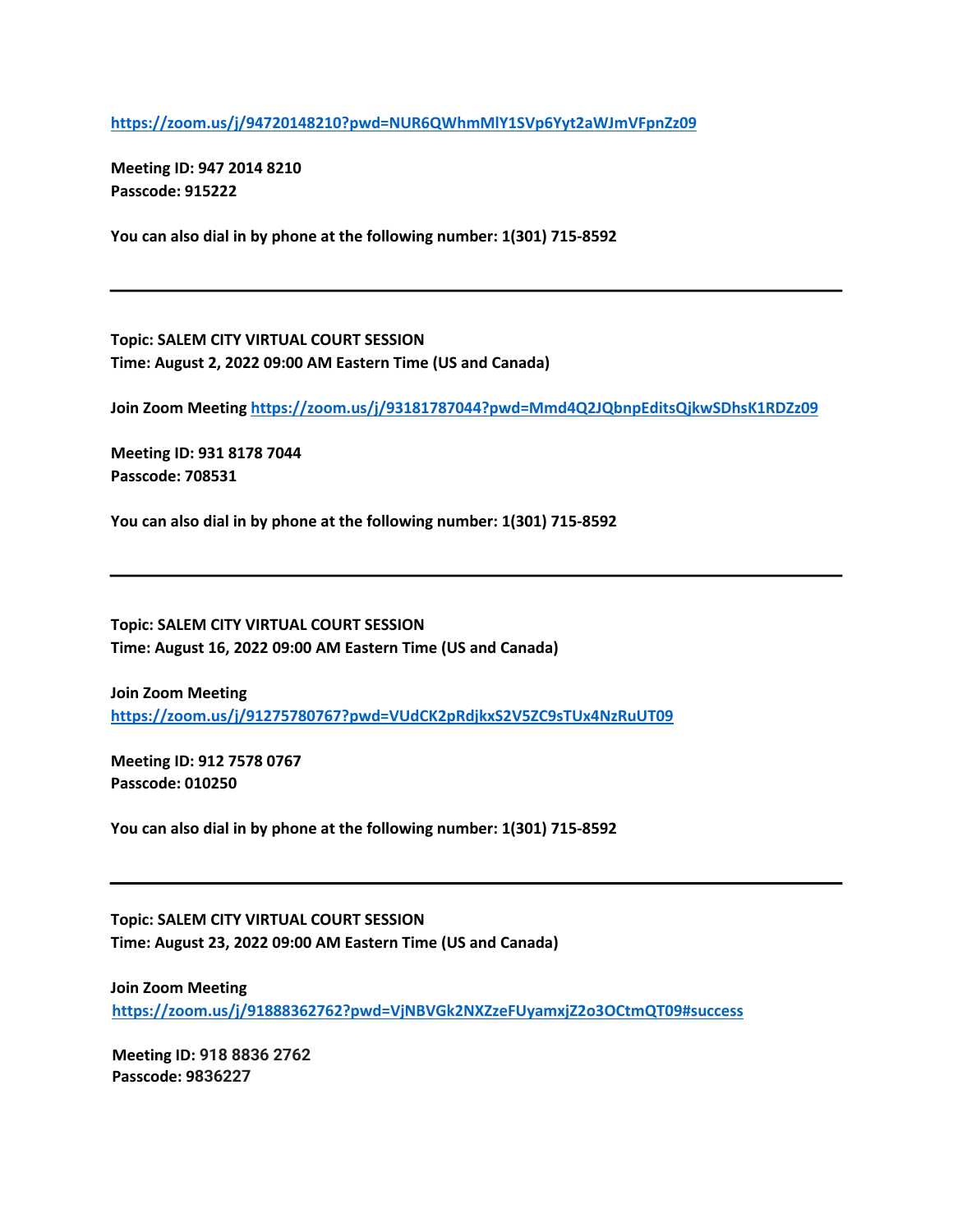**You can also dial in by phone at the following number: 1(301) 715-8592** 

**Topic: SALEM CITY VIRTUAL COURT SESSION Time: September 6, 2022 09:00 AM Eastern Time (US and Canada)** 

**Join Zoom Meeting https://zoom.us/j/94278316965?pwd=WFhwWVNwaytjdjNibkk2Y2FocURqQT09**

**Meeting ID: 942 7831 6965 Passcode: 759856** 

**You can also dial in by phone at the following number: 1(301) 715-8592** 

**Topic: SALEM CITY VIRTUAL COURT SESSION Time: September 20, 2022 09:00 AM Eastern Time (US and Canada)** 

**Join Zoom Meeting https://zoom.us/j/95375827585?pwd=L25WKzZpZDh2aWtYTE1meDVqTkNJUT09**

**Meeting ID: 953 7582 7585 Passcode: 549579** 

**You can also dial in by phone at the following number: 1(301) 715-8592** 

**Topic: SALEM CITY VIRTUAL COURT SESSION Time: October 4, 2022 09:00 AM Eastern Time (US and Canada)** 

**Join Zoom Meeting https://zoom.us/j/99386931529?pwd=dXpjT2pMVkxoUXNpYzlMeUJCRGNDZz09**

**Meeting ID: 993 8693 1529 Passcode: 874593**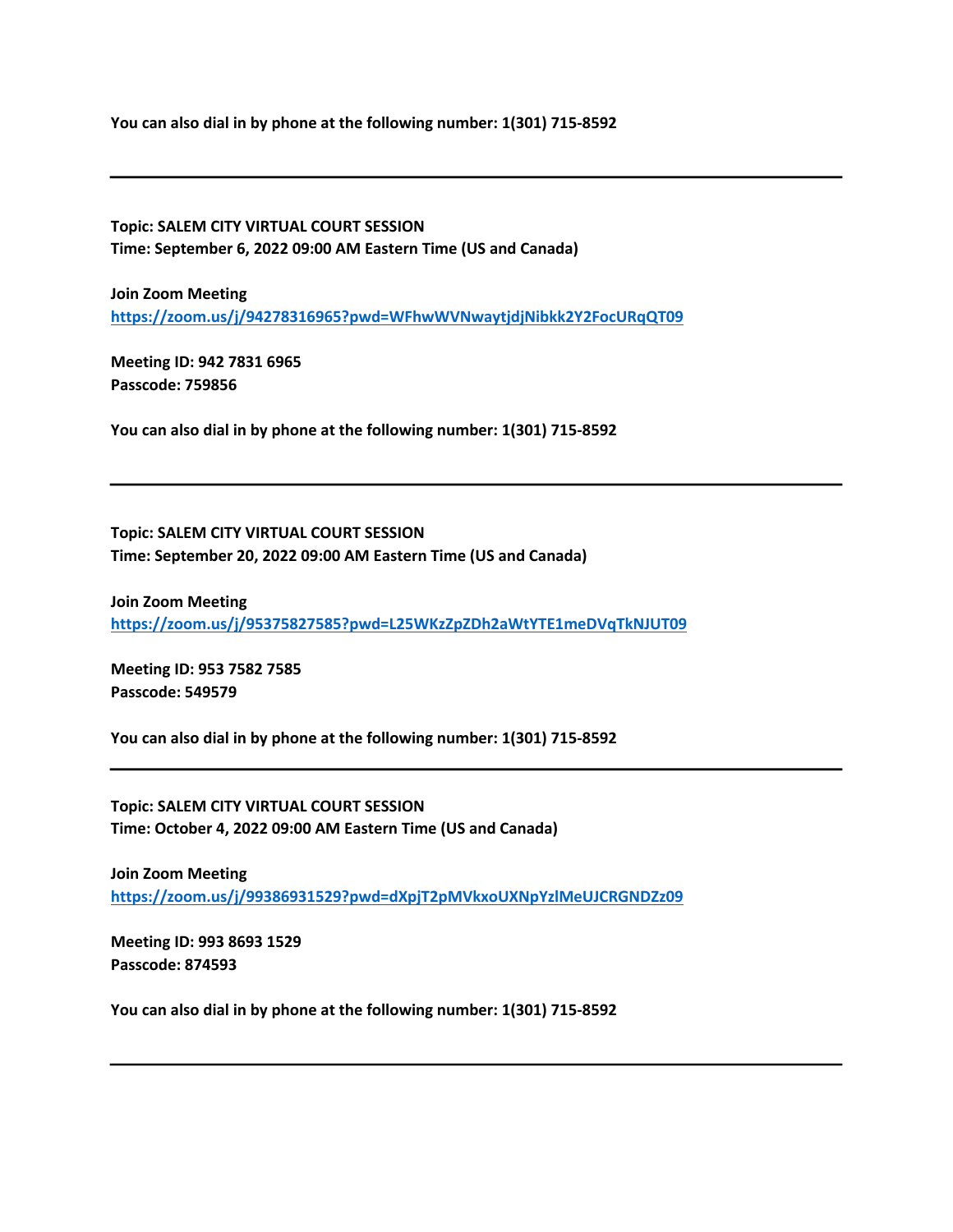## **Topic: SALEM CITY VIRTUAL COURT SESSION Time: October 18, 2022 09:00 AM Eastern Time (US and Canada)**

**Join Zoom Meeting** 

**https://zoom.us/j/91995794183?pwd=eXNyNWZMQnowb0Fud2FVbmUvVG1nQT09**

**Meeting ID: 919 9579 4183 Passcode: 994447** 

**You can also dial in by phone at the following number: 1(301) 715-8592** 

**Topic: SALEM CITY VIRTUAL COURT SESSION Time: November 1, 2022 09:00 AM Eastern Time (US and Canada)** 

**Join Zoom Meeting https://zoom.us/j/96285490735?pwd=WlFSdWo0SFNuU3hlYXNMT24yb1JsZz09**

**Meeting ID: 962 8549 0735 Passcode: 663026** 

**You can also dial in by phone at the following number: 1(301) 715-8592** 

**Topic: SALEM CITY VIRTUAL COURT SESSION Time: November 15, 2022 09:00 AM Eastern Time (US and Canada)** 

**Join Zoom Meeting https://zoom.us/j/91763243915?pwd=VTk4bDlESi9URlJGYU9iZHZIS**

**Meeting ID: 917 6324 3915 Passcode: 402149** 

**You can also dial in by phone at the following number: 1(301) 715-8592** 

**Topic: SALEM CITY VIRTUAL COURT SESSION Time: November 29, 2022 09:00 AM Eastern Time (US and Canada)** 

**Join Zoom Meeting**